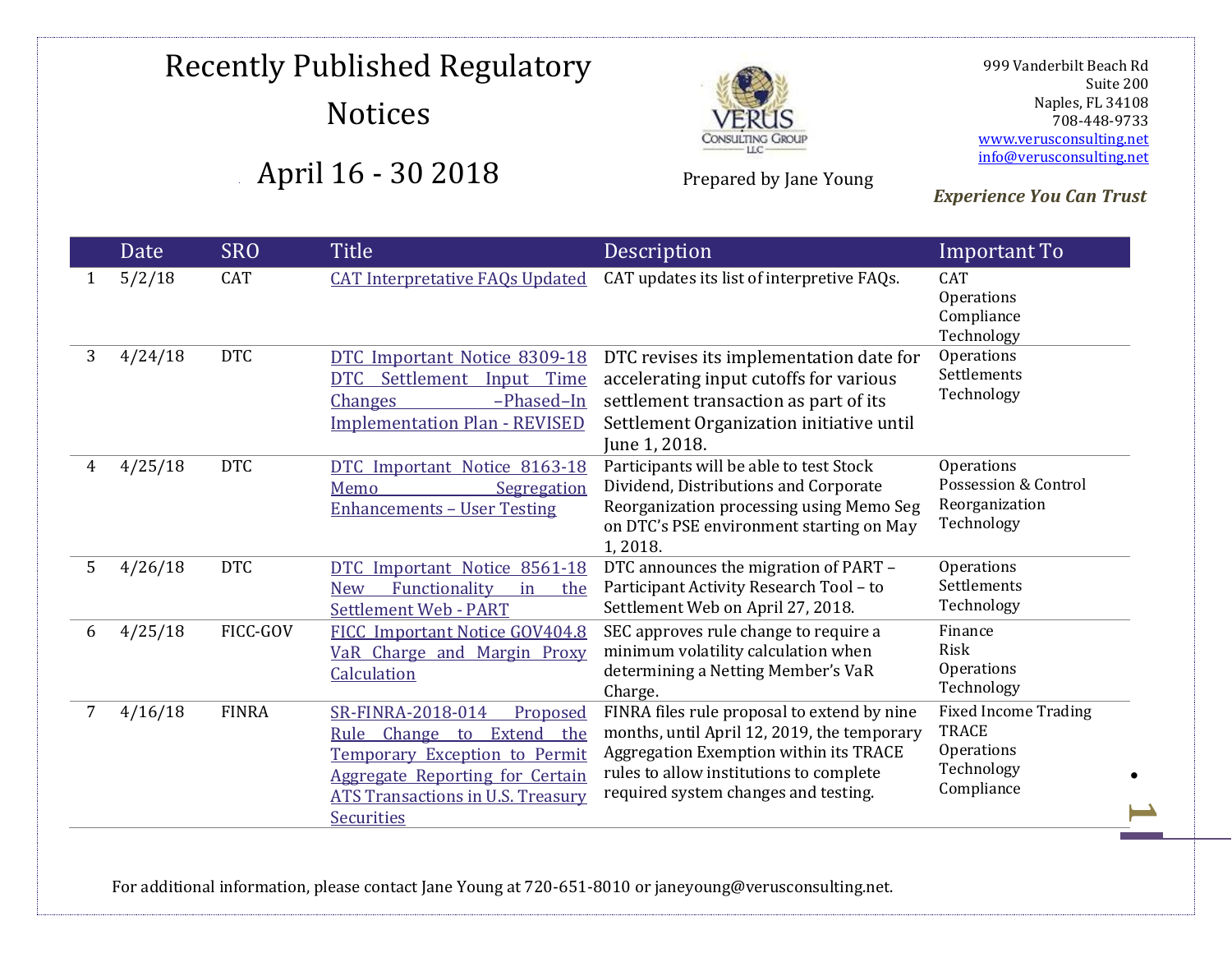

Prepared by Jane Young

 999 Vanderbilt Beach Rd Suite 200 Naples, FL 34108 708-448-9733 [www.verusconsulting.net](http://www.verusconsulting.net/) [info@verusconsulting.net](mailto:info@verusconsulting.net)

### *Experience You Can Trust*

|    | Date    | <b>SRO</b>   | <b>Title</b>                                                                                                                                                                                                                          | Description                                                                                                                                                                                                   | Important To                                                                                                                     |
|----|---------|--------------|---------------------------------------------------------------------------------------------------------------------------------------------------------------------------------------------------------------------------------------|---------------------------------------------------------------------------------------------------------------------------------------------------------------------------------------------------------------|----------------------------------------------------------------------------------------------------------------------------------|
| 8  | 4/17/18 | <b>FINRA</b> | FINRA Regulatory Notice 18-12<br>2018 GASB Accounting Support<br>Fee to Fund the Governmental<br><b>Accounting Standards Board</b>                                                                                                    | FINRA issues notice that its estimates for<br>the GASB Accounting Support fee for 2018<br>are between \$0.0024 and \$0.0030 per<br>\$1,000 par value.                                                         | Accounting<br>Technology<br>Operations                                                                                           |
| 9  | 4/20/18 | <b>FINRA</b> | FINRA Election Notice Special<br>Election to Fill a FINRA Large<br><b>Firm Governor Vacancy</b>                                                                                                                                       | FINRA announces a special meeting of large<br>firm members on or about June 28, 2018 to<br>elect an individual to fill a vacant Large<br>Firm Governor seat on the Board of<br>Governors.                     | Senior Management                                                                                                                |
| 10 | 4/20/18 | <b>FINRA</b> | SR-FINRA-2018-016<br>Proposed<br>Rule Change Relating to FINRA<br>Rule 3310 to Conform FINRA Rule<br>3310 to FinCEN's Final Rule on<br>Customer<br>Due<br><b>Diligence</b><br>for<br>Financial<br><b>Requirements</b><br>Institutions | FINRA file rule change to incorporate<br>FinCEN ongoing customer due diligence<br>requirements into its Rule 3310, effective<br>May 11, 2018.                                                                 | Anti-Money Laundering<br><b>Customer Due Diligence</b><br>Compliance<br>Legal<br>Risk<br>Operations<br>New Account<br>Technology |
| 11 | 4/20/18 | <b>FINRA</b> | SR-FINRA-2018-017<br>Proposed<br>Extend the<br>Rule Change to<br><b>Implementation Date of Certain</b><br><b>Amendments to FINRA Rule 4210</b><br>Approved                                                                            | FINRA files rule change to extend to March<br>25, 2019 the implementation date of the<br>amendments to FINRA Rule 4210 as filed in<br>SR-FINRA-2015-036 other than those<br>implemented on December 15, 2016. | <b>TBA Trading</b><br>Operations<br>Margin<br>Risk<br>Compliance<br>Technology                                                   |
| 12 | 4/24/18 | <b>FINRA</b> | FINRA Regulatory Notice 18-14<br><b>FINRA Requests Comment on the</b><br><b>Effectiveness and Efficiency of Its</b><br>Rule on the Annual Compliance<br><b>Meeting</b>                                                                | A seeks comment on its review of Rule<br>3110 Supervision governing annual<br>compliance meetings to assess its<br>effectiveness and efficiency.                                                              | Compliance<br>Legal<br><b>Continuing Education</b><br>Technology                                                                 |

For additional information, please contact Jane Young at 720-651-8010 or janeyoung@verusconsulting.net.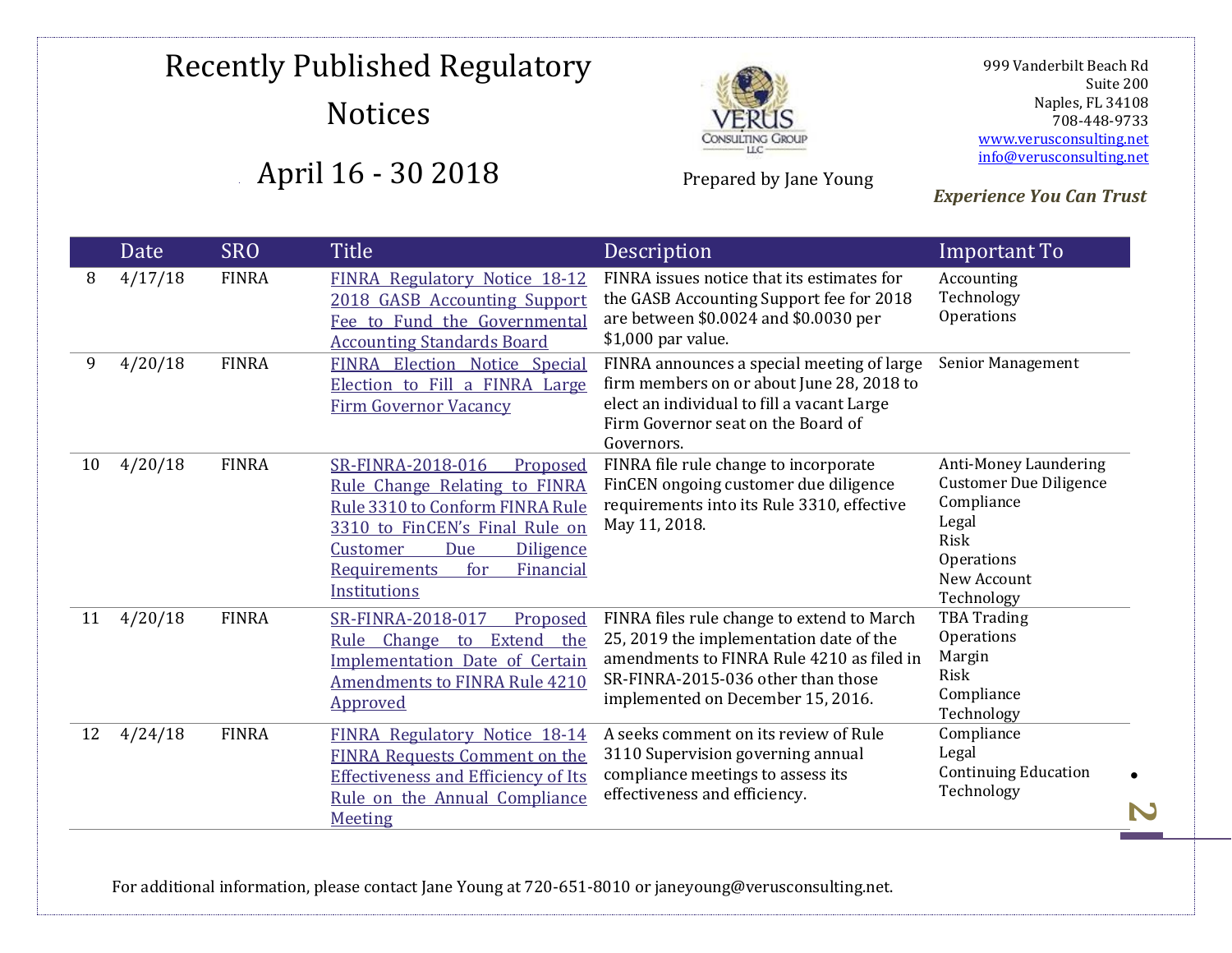

Prepared by Jane Young

 999 Vanderbilt Beach Rd Suite 200 Naples, FL 34108 708-448-9733 [www.verusconsulting.net](http://www.verusconsulting.net/) [info@verusconsulting.net](mailto:info@verusconsulting.net)

*Experience You Can Trust*

#### Date SRO Title Description **Important To** 13 4/25/18 FINRA [FINRA360 Progress Report](http://www.finra.org/sites/default/files/FINRA360ProgressReport_April2018.pdf) FINRA issues report of its efforts related to its FINRA360 initiative. Senior Management **Operations** Regulatory Reporting Technology 14 4/27/18 FincEN [FinCEN Advisory FIN-2018-A002](https://www.fincen.gov/sites/default/files/advisory/2018-04-27/FinCEN%20FATF%20Advisory%20FIN-2018-A002%20%28508%29.pdf)  [Advisory on the FATF-Identified](https://www.fincen.gov/sites/default/files/advisory/2018-04-27/FinCEN%20FATF%20Advisory%20FIN-2018-A002%20%28508%29.pdf)  [Jurisdictions with AML/CFT](https://www.fincen.gov/sites/default/files/advisory/2018-04-27/FinCEN%20FATF%20Advisory%20FIN-2018-A002%20%28508%29.pdf)  [Deficiencies](https://www.fincen.gov/sites/default/files/advisory/2018-04-27/FinCEN%20FATF%20Advisory%20FIN-2018-A002%20%28508%29.pdf) FinCEN issues Advisory with an updated list of jurisdictions with strategic AML and financing of terrorism deficiencies. Anti-Money Laundering Compliance Legal **Operations** Technology 15 4/30/18 FINRA [FINRA Regulatory Notice 18-15](http://www.finra.org/sites/default/files/notice_doc_file_ref/Regulatory-Notice-18-15_1.pdf)  [Guidance on Implementing](http://www.finra.org/sites/default/files/notice_doc_file_ref/Regulatory-Notice-18-15_1.pdf)  [Effective Heightened Supervisory](http://www.finra.org/sites/default/files/notice_doc_file_ref/Regulatory-Notice-18-15_1.pdf)  [Procedures for Associated](http://www.finra.org/sites/default/files/notice_doc_file_ref/Regulatory-Notice-18-15_1.pdf)  [Persons With a History of Past](http://www.finra.org/sites/default/files/notice_doc_file_ref/Regulatory-Notice-18-15_1.pdf)  [Misconduct](http://www.finra.org/sites/default/files/notice_doc_file_ref/Regulatory-Notice-18-15_1.pdf) FINRA issues Notice to remind its members of their requirements related to the supervision of associated person with a disciplinary history that FINRA believes may pose risk to investors. Senior Management Compliance Legal Registration 16 4/30/18 FINRA [FINRA Regulatory Notice 18-16](http://www.finra.org/sites/default/files/Regulatory-Notice-18-16.pdf)  [FINRA Requests Comment on](http://www.finra.org/sites/default/files/Regulatory-Notice-18-16.pdf)  [FINRA Rule Amendments](http://www.finra.org/sites/default/files/Regulatory-Notice-18-16.pdf)  [Relating to High-Risk Brokers and](http://www.finra.org/sites/default/files/Regulatory-Notice-18-16.pdf)  [the Firms That Employ Them](http://www.finra.org/sites/default/files/Regulatory-Notice-18-16.pdf) FINRA issues request for comment on proposed rule to enforce stricter standards on members that employ brokers with a significant disciplinary history. Senior Management Compliance Legal Registration 17 4/30/18 FINRA [SR-FINRA-2018-018 Proposed](http://www.finra.org/sites/default/files/rule_filing_file/SR-FINRA-2018-018.pdf)  [Rule Change Relating to Statutory](http://www.finra.org/sites/default/files/rule_filing_file/SR-FINRA-2018-018.pdf)  [Disqualification Application Fees](http://www.finra.org/sites/default/files/rule_filing_file/SR-FINRA-2018-018.pdf) FINRA proposes significant increase to the fees associated with application of persons and firms that are Statutorily Disqualified. Senior Management **Compliance** Legal Registration

For additional information, please contact Jane Young at 720-651-8010 or janeyoung@verusconsulting.net.

<u>لى</u>

0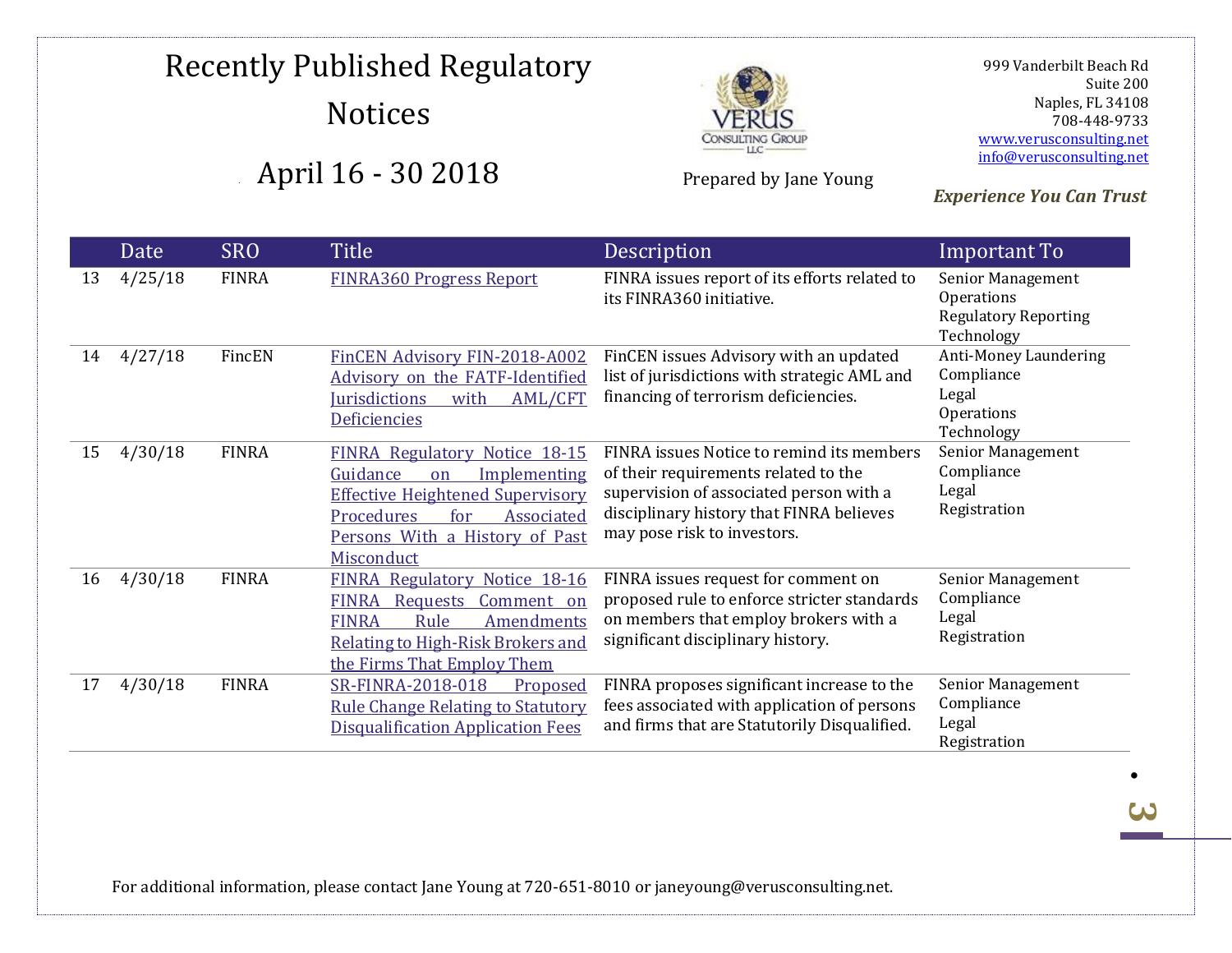

Prepared by Jane Young

 999 Vanderbilt Beach Rd Suite 200 Naples, FL 34108 708-448-9733 [www.verusconsulting.net](http://www.verusconsulting.net/) [info@verusconsulting.net](mailto:info@verusconsulting.net)

*Experience You Can Trust*

|    | Date    | <b>SRO</b>   | <b>Title</b>                                                                                                                                                        | Description                                                                                                                                                                                                                                                               | Important To                                                    |
|----|---------|--------------|---------------------------------------------------------------------------------------------------------------------------------------------------------------------|---------------------------------------------------------------------------------------------------------------------------------------------------------------------------------------------------------------------------------------------------------------------------|-----------------------------------------------------------------|
| 18 | 4/24/18 | Nasdaq       | Nasdaq Equity Technical Alert<br>2018-2 Nasdaq BX Adds Liquidity<br>Code for Midpoint Orders that<br><b>Receive Price Improvement</b>                               | On May 1, 2018, Nasdaq is adding a new<br>liquidity code of N=Passive Midpoint<br>Execution for midpoint orders that<br>received price improvement better than<br>the midpoint of the NBBO.                                                                               | <b>Equity Trading</b><br>Operations<br>Technology<br>Compliance |
| 19 | 4/25/18 | Nasdaq       | Nasdaq Equity Trader Alert 2018-<br>34 M-ELO Aggregated<br>Data<br>Published & Market Identification<br>Code (MIC)                                                  | Nasdaq announces the availability on its<br>website of the aggregated M-ELO execution<br>data.                                                                                                                                                                            | <b>Equity Trading</b><br>Technology                             |
| 20 | 4/16/18 | <b>NSCC</b>  | Notice 8642<br><b>NSCC</b><br>Important<br><b>ACATS</b><br>Modernization<br>$\overline{\phantom{a}}$<br>Shortened Cycle Enhancements -<br><b>Additional Changes</b> | NSCC issues update to its previous notice<br>related to ACATS modernization including<br>additional enhancements that will be<br>included in the release.                                                                                                                 | <b>Operations</b><br><b>ACATS</b><br>Technology                 |
| 21 | 5/2/18  | <b>PCAOB</b> | <b>PCAOB Annual Report 2017</b>                                                                                                                                     | PCAOB issues its 2017 Annual Report.                                                                                                                                                                                                                                      | Audit<br>Senior Management<br>Compliance<br>Legal               |
| 22 | 4/17/18 | <b>SEC</b>   | SEC Fee Rate Advisory #3 for<br>Fiscal Year 2018                                                                                                                    | SEC announces starting May 22, 2018 the<br>Section 31 fee rate will be set at \$13.00 per<br>million dollars.                                                                                                                                                             | Operations<br>Technology                                        |
| 23 | 4/18/18 | <b>SEC</b>   | SEC Proposed Rule Release 34-<br>83062 Regulation Best Interest                                                                                                     | SEC proposes new rule under the '34 Act to<br>establish a stand of conduct for broker-<br>dealers and natural persons associated<br>with the broker-dealer when making<br>recommendations of securities<br>transactions or investment strategies to a<br>retail customer. | <b>Sales</b><br>Compliance<br>Legal<br>Operations<br>Technology |

For additional information, please contact Jane Young at 720-651-8010 or janeyoung@verusconsulting.net.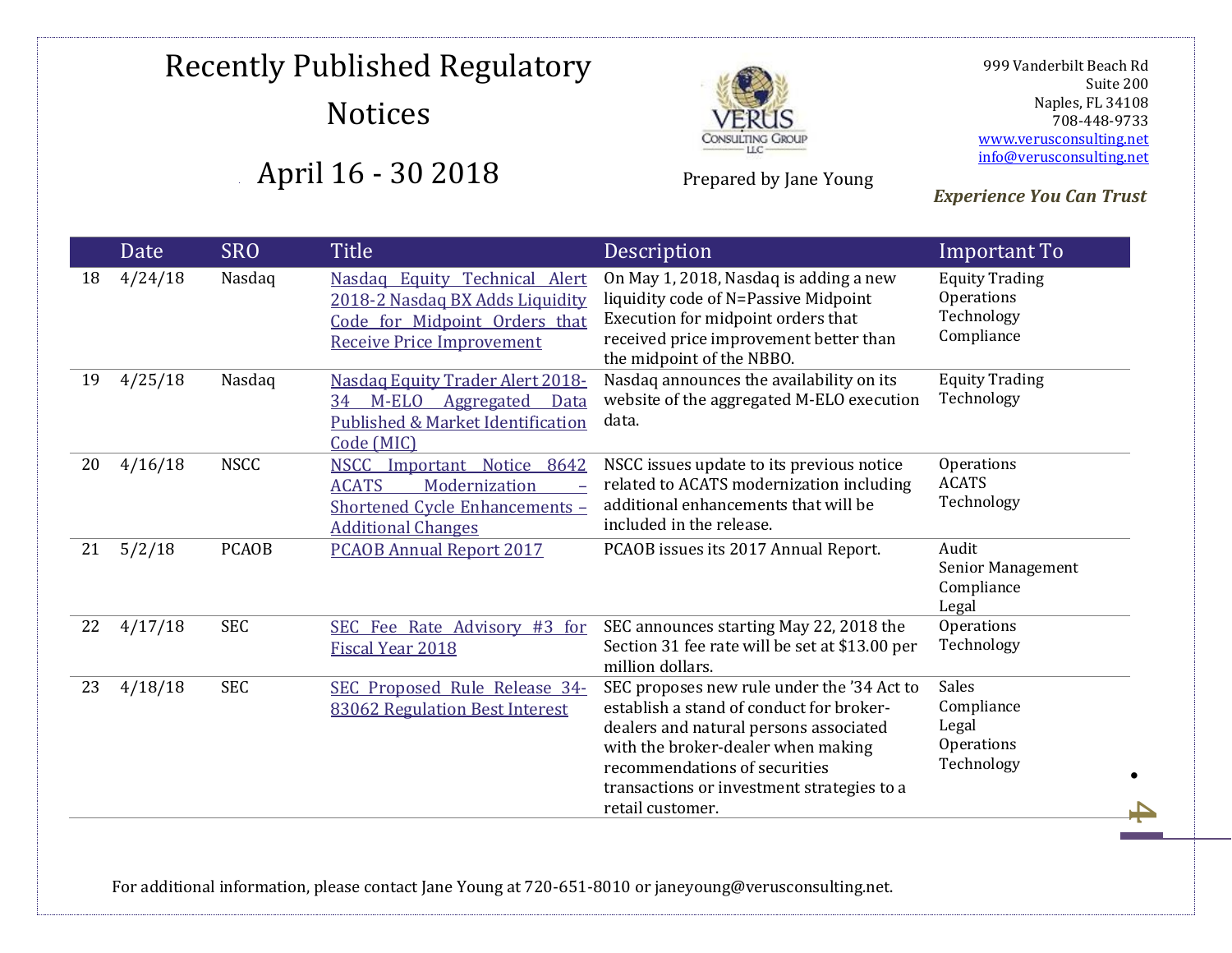

Prepared by Jane Young

 999 Vanderbilt Beach Rd Suite 200 Naples, FL 34108 708-448-9733 [www.verusconsulting.net](http://www.verusconsulting.net/) [info@verusconsulting.net](mailto:info@verusconsulting.net)

### *Experience You Can Trust*

|    | Date    | <b>SRO</b> | <b>Title</b>                                                                                                                                                                                                                                                   | Description                                                                                                                                                                                    | Important To                                                                                                 |
|----|---------|------------|----------------------------------------------------------------------------------------------------------------------------------------------------------------------------------------------------------------------------------------------------------------|------------------------------------------------------------------------------------------------------------------------------------------------------------------------------------------------|--------------------------------------------------------------------------------------------------------------|
| 24 | 4/18/18 | <b>SEC</b> | SEC Proposed Rule Release IA-<br>4889<br>Proposed<br>Commission<br>Interpretation<br>Regarding<br>Standard<br>Conduct<br><sub>of</sub><br>for<br><b>Investment Advisers; Request for</b><br>Enhancing<br>Comment<br>on<br><b>Investment Adviser Regulation</b> | SEC issues request for comment on a<br>proposed interpretation of the standard of<br>conduct for investment advisers under the<br>'40 Act and other related investment<br>adviser issues.      | <b>Advisory Services</b><br>Compliance<br>Legal<br>Technology<br>Registration<br><b>Regulatory Reporting</b> |
| 25 | 4/18/18 | <b>SEC</b> | SEC Proposed Rule Release 34-<br>86063 Form CRS Relationship<br><b>Summary: Amendments to Form</b><br>ADV; Required Disclosures in<br>Communications<br>Retail<br>and<br>Restrictions on the use of Certain<br><b>Names or Titles</b>                          | SEC files proposal to require broker-<br>dealers and investment advisors to provide<br>to retail clients a Relationship Summary<br>document and a prohibition on the use of<br>certain titles. | Compliance<br>Legal<br><b>Advisory Services</b>                                                              |
| 26 | 5/1/18  | <b>SEC</b> | SEC Press Release 2018-75 SEC<br><b>Division</b><br>Enforcement<br><i><u><b>Issues</b></u></i><br>FAQs for Share Class Selection<br><b>Disclosure Initiative</b>                                                                                               | SEC issues FAQs related to the Share Class<br>Selection Disclosure initiative.                                                                                                                 | Compliance<br>Legal<br><b>Mutual Funds</b><br>Operations                                                     |
| 27 | 5/2/18  | <b>SEC</b> | SEC Press Release 2018-78 SEC<br>Additional<br>Launches<br><b>Investor</b><br><b>Protection Search Tool</b>                                                                                                                                                    | SEC launches online search feature for<br>investors to research if the person trying to<br>sell them investment products has been a<br>subject of an SEC enforcement action.                   | Legal<br>Compliance                                                                                          |

For additional information, please contact Jane Young at 720-651-8010 or janeyoung@verusconsulting.net.

 $\bullet$